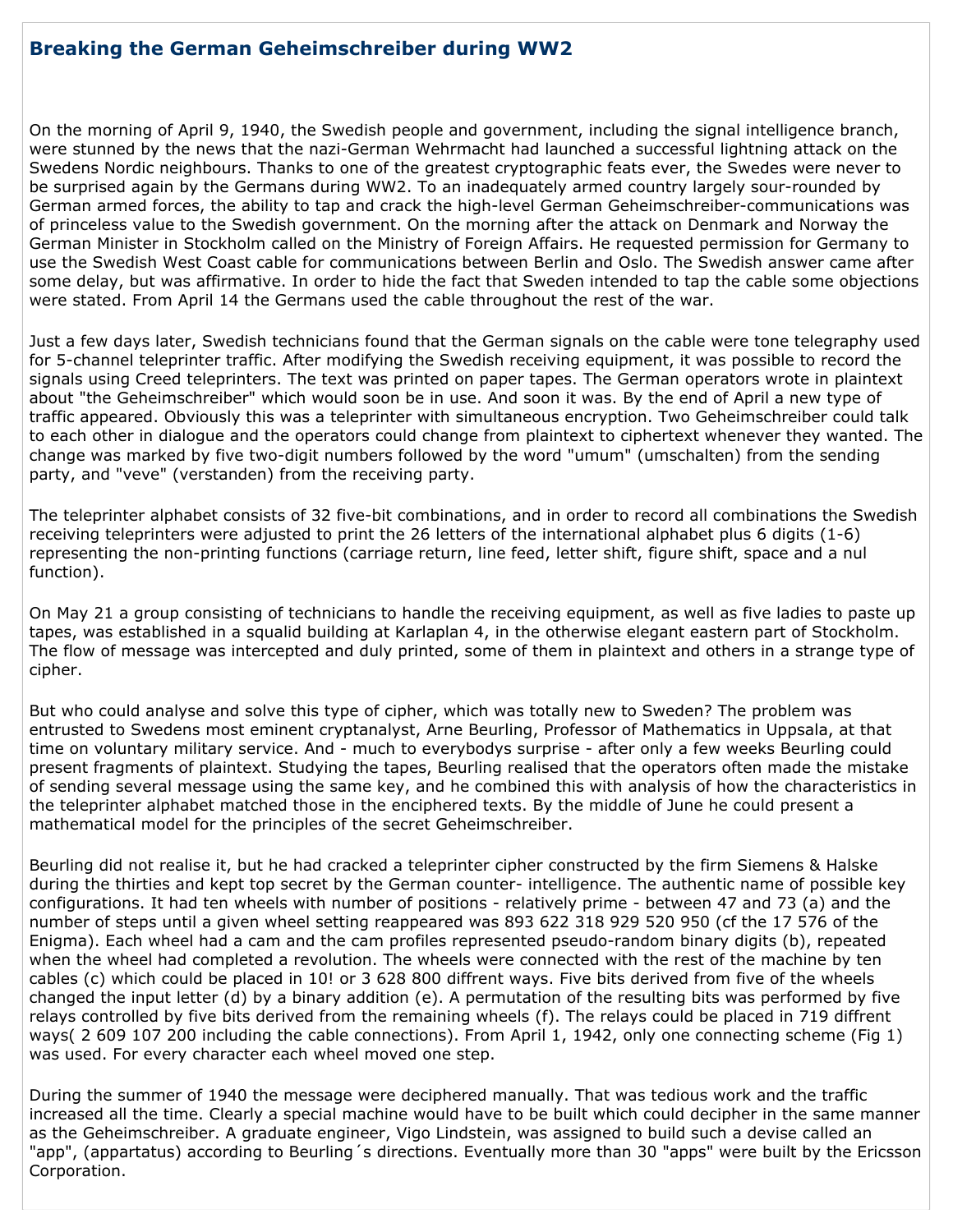Before deciphering with the "app", some basic cryptological work had to be done. Each day the Germans used a new key setting for five of the ten wheels, and these com-binations must be solved by the Swedish cryptanalysts every morning. The remaning wheels were initiallt given by a message key chosen by the operator and sent in plain.

More and more people were recruited to work on the German G-Schreiber traffic. They worked around the clock and the flow of material kept increasing. The German Legation in Stockholm also used the machine, and from midsummer 1942 the German communi-cations to FInland were also picked up. The cryptological succsess reached its peak in November 1942. During that month more than 10 500 message were delivered to the Defence Staff and the Ministry of Foreign Affairs. However, the Germans eventually learned about the Swedish ability to read their top secret messages - it is assumed that this was through their Finnish allies. Gradually the cryptology in the machines was strengthened.

The A/B model became C, then CA, then D, then E and the routines be-came extremely disciplined. In the beginning of 1944 the traffic was no longer readable. By then 300 000 message had been solved and delivered to eager Swedish readers.

A second type of Geheimschreiber manufactured by Standard Elektrik Lorenz was also solved by the Swedish cryptoanalysts starting 1943. It was the SZ40/SZ42 (SZ=Schlüsselzuzats, another name is GZ=Geheimzuzats): This equipment was always used together with a Lorenz teleprinter and the message were sent by cable as well as by radio.

Of course, the information extracted from the Geheimschreiber-trafic was of priceless value to the Swedish Government and the Defence Staff. Largely surrounded by German armed forces in the neighbouring countries. The German HeadquarterOs summary also gave situation reports of the war on other fronts. Also, reports to and from the German Legation made it possible to follow German reactions to various Swedish foreign policy injatives.

At the time Sweden had advance knowledge of the most secret German plans. One example was Oparation Barbarossa (the attack on the Soviet Union in 1941). The troop movements were reported in the messages and one message talked about the double pay which the soldiers would receive after entering Russia. In negotiations the delegates had got from Berlin.

The decrypts were also of very high value for Swedish counter-intelligence. Sweden had a good insight into affairs of "Abwehr" - the German intelligence service - thanks to the G-Schreibertraffic. Thus, the security police was able to closely watch and act against German agents in Sweden.

During the war in Sweden was a such frequented area for the secret service of the belligerent countries and the Germans diligently gathered and reported information to Berlin on condisions in the enemy countries as well as Sweden.

The Swedes never broke the Enigma machine. This was deemed impossible without accsess to an authentic machine, and from Swedish point of view it was much more significant to be able to solve the G-schreiber. The G-schreiber was used for stragetic communications between the highest authorities in Berlin and its subordinate military headquarters and thereby of immense value to a surrounded Sweden. The Enigma on the other hand was used at all echelons from the high commands to front-line tactical units, and gave intelligence of the greatest value to the allies on operational and tactical levels.

Finally - how should Beurling 's achievment be valued ? It should be borne in mind that Beurling had no information about the Geheimschreiber, knew nothing about teleprinter ciphers and not even about teleprinters. Yes he succeeded in reconstructing the most advanced German cipher machine, using only intercepted material. That was indeed a brilliant feat. The mathematician Arne Beurling was widely regarded as a genius. When visiting FRA in 1976 he was asked what had led himto the solution.. "A wizard does not tell his tricks", came the laconic reply. His is the outstanding name among Swedish cryptoanalysts. Born in 1905 in Gothenburg, he became Professor of Mathematics in Uppsala in 1937. He was a charismatic and sometimes difficult person and a legendary teacher who made a deep impression on his students. During the 30's, 40's and 50's he was a leading international figure in Mathematical Analysis. In 1948 he became visiting professor at Harvard, and in 1952 he was given a prominent position at the Princewton Institute for Advanced Study, where he stayed until his death in 1986.